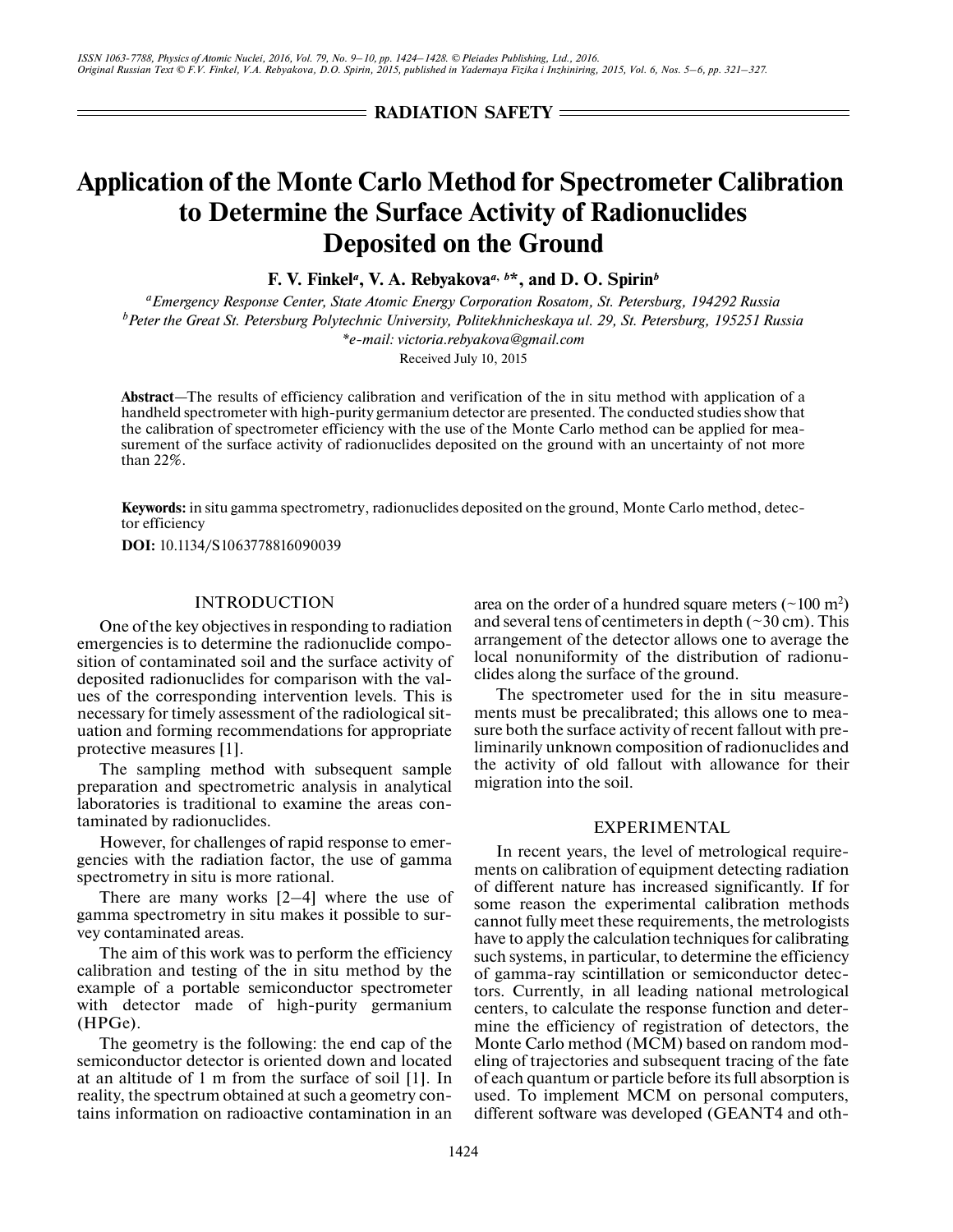ers) [5]. The initial data for MCM are the experimental geometry, the characteristics of construction materials of detectors, and the nature of radiation. All programs use in the calculations the nuclear databases for cross sections of processes and nuclear decay schemes. All listed software has been repeatedly tested and proven in experiments. The accuracy of detector calibration and detection efficiency of gamma rays using MCM, according to the estimates, is currently competing with calibration accuracy obtained experimentally.

The MCC MT program developed at Peter the Great St. Petersburg Polytechnic University [6] for modeling the processes of transport and registration of ionizing radiation takes into account the cascade summing of gamma quanta [6]. It represents a threedimensional computer code and allows one to calculate the response function for the most widely used detectors irradiated by various sources of photons or electrons (positrons) in the energy range from 1 keV to 10 MeV.

The MCC MT program makes it possible to considerably simplify the solution of practical problems in the development, optimization, and calibration of detection systems of ionizing radiation.

The main feature of the software is the combination of accuracy of the results with ease of operation and wide availability in solving practical problems. The use of this software makes it possible to optimize and improve the parameters of various radiation detection devices used in the nuclear industry and the systems of radiative environment monitoring. One of the important features of the MCC MT is the developed user interface that allows an operator who is familiar with the work of the standard Windows environment to create complex three-dimensional geometric objects. The operator can set the properties of relevant materials for objects, identify them, specify the properties of detectors, set the desired exposure, and connect various sources of radiation with the possibility of taking into account cascade processes. The calculation data are displayed in the form of an energy spectrum absorbed by the given detector and with the help of special software modules can be easily converted into a detector response function taking into account its energy resolution.

It should be noted that, in conducting gammaspectrometric measurements in situ, the experimental calibration techniques may meet with various difficulties: large volumes of emitting substance, specific or short-lived radiation sources, uneven distribution of radionuclides across the thickness of bedding, etc. Because of this, the modeling with the help of MCM was used to determine the efficiency of a detector, namely, the MCC MT program.

We used a GR3019 HPGe semiconductor spectrometer of coaxial type (Canberra Industries). The detector efficiency with respect to the efficiency of a

NaI(Tl)-based crystalline detector with a size of  $3'' \times$ 3" is 30%. The energy resolution of a semiconductor detector at radiation energy of 661.7 keV is 0.2%. The accumulation of the spectrum and measurement of the count rate was performed with the help of the EcoGamma program developed at the Emergency Response Center of Rosatom (ERC), St. Petersburg.

#### RESULTS

The model of a HPGe detector was created, and the MCM spectra of point sources were calculated, as well as the spectra of surface and bulk distributions of radionuclides. Moreover, the corresponding efficiency of detection depending on the energy of gamma quanta was plotted. The adequacy of the model was tested in the laboratory using reference point sources (RPS), reference volumetric sources (RVS), and samples of soil collected in contaminated areas.

The RPS and RVS spectra of point sources with  $137Cs$ ,  $60Co$ , and  $152Eu$  radionuclides were measured at a distance of 10 cm along the axis from the end face of the detector. The activity of the  $137Cs$  radionuclide source was 4830 Bq,  $U_A = 1.7\%$  on July 23, 2014. The activity of the  ${}^{60}Co$  radionuclide source was 5472 Bq,  $U_A = 1.8\%$  on the same date.

Figure 1 shows the model of the GR3019 detector created using MCC MT. The spectra of the point sources of the  $137Cs$  and  $60Co$  radionuclides at a distance of 10 cm along the axis from the end cap of the detector unit were calculated using this model.

Table 1 shows the results of experimental and theoretical (calculated) calibration efficiencies of RPS located a distance of 10 cm along the axis from the end cap of the detector. The expression for the assessment of experimental and calculated efficiency of registration has the form [7]

$$
\varepsilon_{\exp}(E) = \frac{N(E)}{A I_{\gamma}},\tag{1}
$$

where  $N(E)$  is the count rate of pulses registered in the photopeak of energy *Е* with the deduction of the background signal, count/s; *А* is the activity of the source on the date of measurement, Bq; and  $I_{\gamma}$  is the quantum yield of photons with energy *Е*.

Thus, the energy dependence of the detection efficiency at the peaks of total absorption of gamma radiation of the point source with RPS geometry located at a distance of 10 cm along the axis from the end surface of the GR3019 HP Ge detector can be obtained on the basis of the calculated spectrum in the energy range of gamma quanta in which we are interested. In this work, the estimated efficiency values are obtained in the interval from 20 to 1450 keV.

When simulating the spectra of surface contamination, we used the RVS spectra with the  ${}^{152}Eu + {}^{154}Eu$ radionuclides made in the form of laminated plates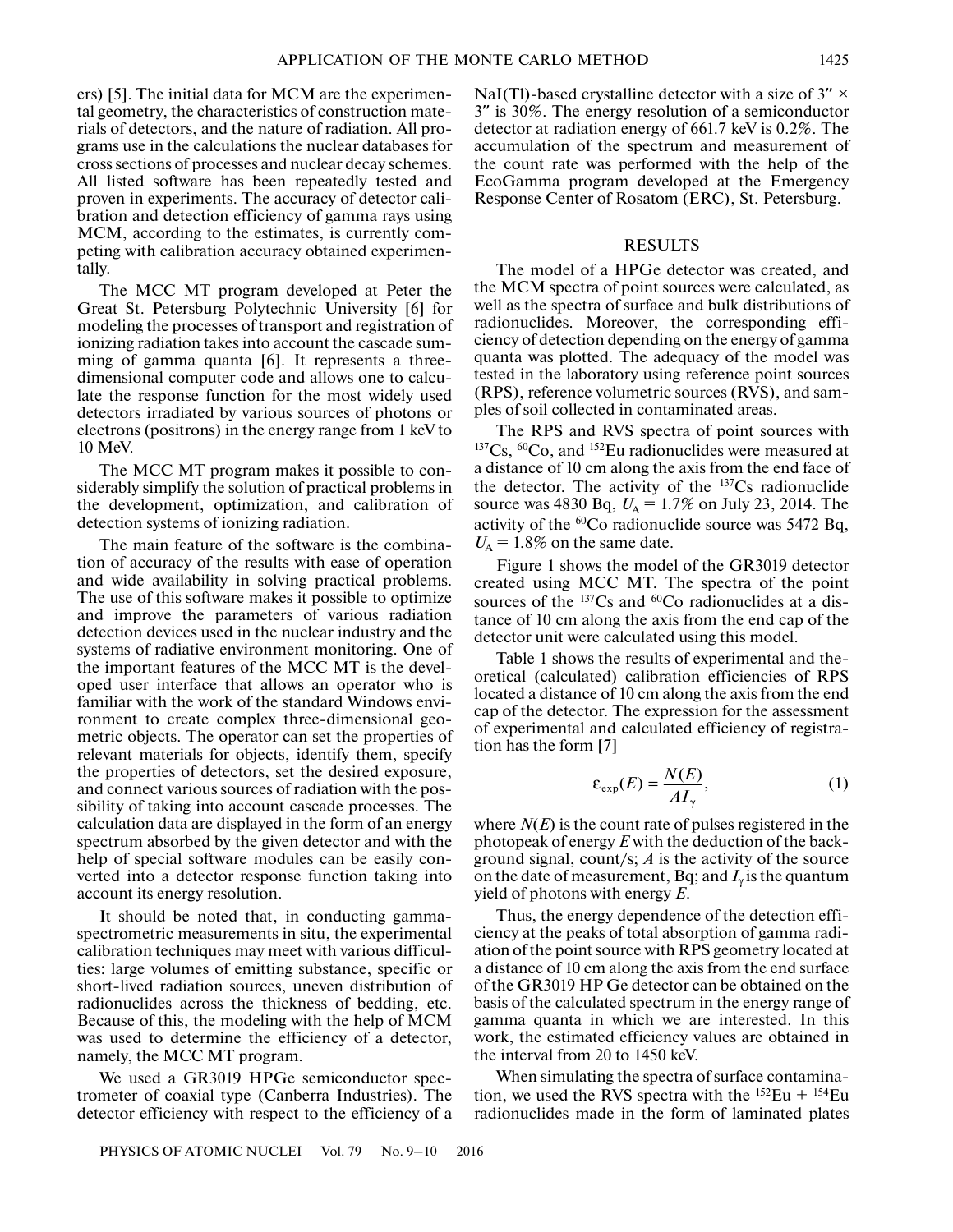with dimensions of  $10 \times 10$  cm, onto the surface of which a radionuclide solution was uniformly deposited. Each plate had an activity of 7300 Bq on September 5, 2014,  $U_A = 10\%$  ( $k = 2$ ).

For obtaining the modeling spectra using MCC MT, two types of models were used under condition that the radionuclide composition was unknown beforehand: recent surface fallout and old fallout with radionuclide migration into the soil.

Table 2 shows the calculation results for recent surface contamination with the <sup>152</sup>Eu radionuclide on an area of  $186 \times 258$  cm. The difference between experimental and calculated efficiency for different energies varies from 1% (the 152Eu line at 444 keV) to 22% (the line 411.1 keV). This is caused by simplification of the model, poor statistics, the errors of RVS calibration, and the presence of impurities of the 154Eu radionuclide in RVS.

In [1], the detection efficiency at the peaks of total absorption of gamma quanta depending on the energy was calculated. It corresponds to gamma quanta with energies of 50–1450 keV and geometry of recent contamination on a surface area of  $100 \text{ m}^2$ :

$$
\ln \varepsilon = \sum_{i=0}^{6} \Big( A_i \left( \ln E \right)^i \Big), \tag{2}
$$

where ε is the efficiency of registration; *E* is the energy of gamma quantum in keV; and *Ai* are the coefficients of the polynomial:  $A_0 = 4.553$ ,  $A_1 = -26.114$ ,  $A_2 =$ 15.037,  $A_3 = -4.126$ ,  $A_4 = 0.601$ ,  $A_5 = -0.045$ ,  $A_6 =$ 0.001.

The detection efficiency at the peaks of total absorption of gamma radiation depending on the energy was calculated for the geometry of old surface contamination and gamma quanta with energies of 50–1450 keV under the condition of uniform distribution of radionuclides across the bedding thickness of 20 cm on the surface area of 100 m<sup>2</sup>. The soil was modeled as quartz sand with a density of  $1.7 \text{ g/cm}^3$ .

The energy dependence of the detection efficiency can be expressed by formula (2) with the polynomial coefficients  $A_0 = -312.183$ ,  $A_1 = 318.264$ ,  $A_2 =$  $-143.207, A_3 = 34.761, A_4 = -4.774, A_5 = 0.350, A_6 =$  $-0.011$ .



**Fig. 1.** Depiction of GR3019 high-purity germanium detector and point source.

Samples of soil in radioactively contaminated areas were selected on the islands of the northwestern archipelago of Lake Ladoga within the work carried out at ERC [8].

To assess the uncertainty of the in situ method under conditions of long-time surface contamination related to nonuniformity of radionuclide distribution over the surface, the data on the activity distribution across the depth collected from the soil in contaminated areas were used.

Table 3 shows the activity distribution over depth in the samples of soil extracted. Three representative soil sampling points were located on an area less than  $100 \text{ m}^2$ .

| Radionuclide     | Energy, keV | Efficiency $\times 10^{-4}$<br>(experiment, RPS),<br>count $(s Bq)^{-1}$ | Efficiency $\times 10^{-4}$<br>(calculation),<br>count (s Bq) <sup><math>-1</math></sup> | Deviation, % |
|------------------|-------------|--------------------------------------------------------------------------|------------------------------------------------------------------------------------------|--------------|
| $^{137}Cs$       | 661.7       | 30.6                                                                     | 31.8                                                                                     | 4            |
| 60 <sub>Co</sub> | 1173.2      | 19.3                                                                     | 21.1                                                                                     |              |
|                  | 1332.5      | 17.1                                                                     | 18.8                                                                                     | 10           |

**Table 1.** Results of experimental and computed efficiency calibration for RPS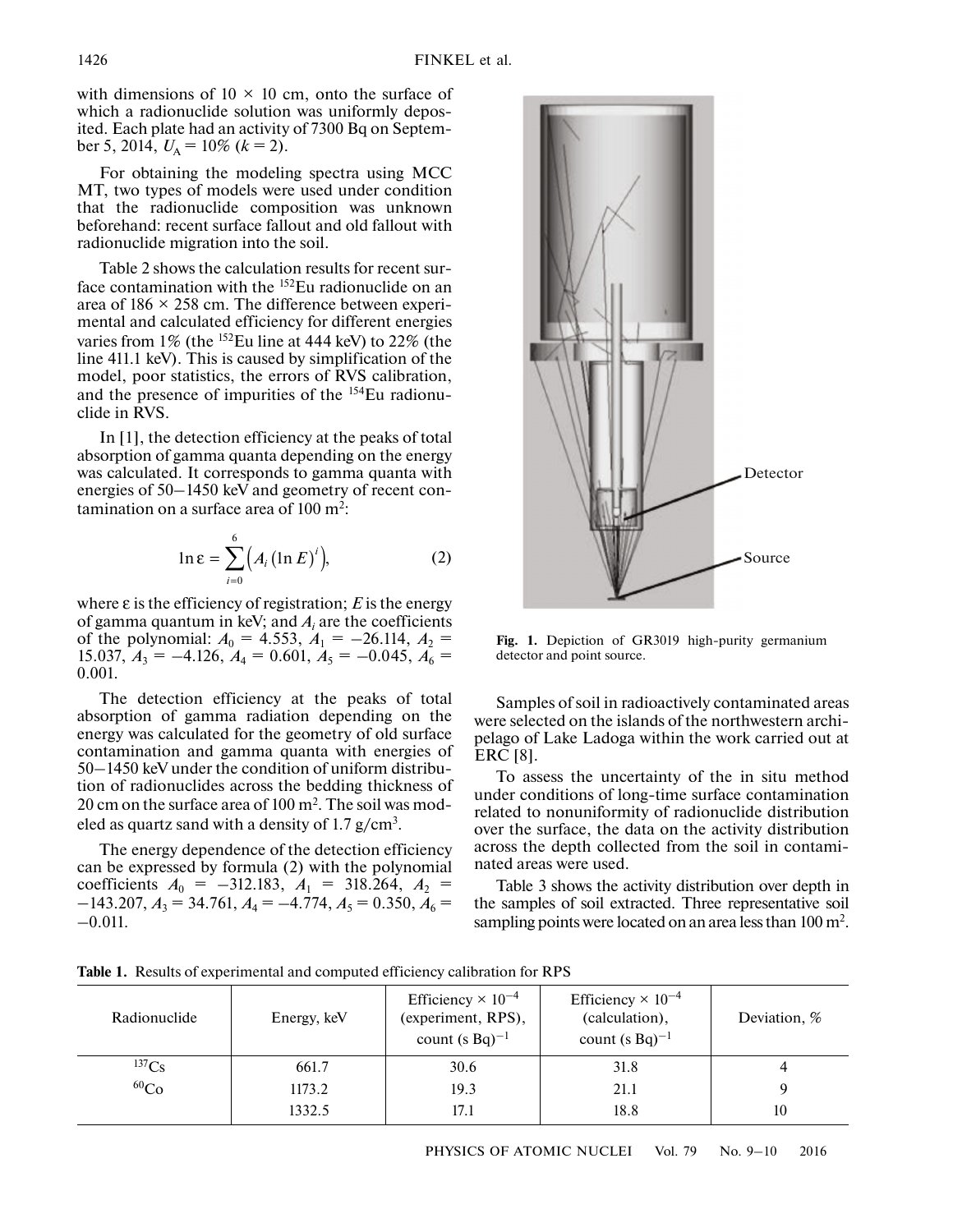| Radionuclide | Energy, keV | Efficiency $\times 10^{-4}$<br>(experiment, RPS),<br>count (s Bq) <sup><math>-1</math></sup> | Efficiency $\times 10^{-4}$<br>(calculation with consideration<br>of cascade summation),<br>count (s Bq) <sup>-1</sup> | Deviation, % |
|--------------|-------------|----------------------------------------------------------------------------------------------|------------------------------------------------------------------------------------------------------------------------|--------------|
| $152$ Eu     | 121.78      | 5.805                                                                                        | 6.773                                                                                                                  | 17           |
|              | 244.7       | 3.573                                                                                        | 4.158                                                                                                                  | 16           |
|              | 344.3       | 2.723                                                                                        | 3.120                                                                                                                  | 15           |
|              | 367.8       | 2.189                                                                                        | 2.463                                                                                                                  | 13           |
|              | 411.1       | 2.376                                                                                        | 2.902                                                                                                                  | 22           |
|              | 444.0       | 2.439                                                                                        | 2.433                                                                                                                  |              |
|              | 778.9       | 1.341                                                                                        | 1.384                                                                                                                  | 3            |
|              | 867.4       | 1.291                                                                                        | 1.453                                                                                                                  | 13           |
|              | 964.1       | 1.140                                                                                        | 1.131                                                                                                                  |              |
|              | 1085.9      | 1.002                                                                                        | 1.061                                                                                                                  | 6            |
|              | 1112.1      | 1.014                                                                                        | 1.126                                                                                                                  | 11           |
|              | 1408.0      | 0.826                                                                                        | 0.862                                                                                                                  | 4            |

**Table 2.** Calculation results for recent surface contamination with the  $^{152}$ Eu radionuclide on an area of 186  $\times$  258 cm

The specific activities of the  $137Cs$  radionuclide were determined with greater uncertainty but less than 30%.

In carrying out gamma-spectrometric measurements in situ when the detector is located at a height of 1 m above the ground, averaging of the local nonuniformity of distribution of radionuclides on the surface of the ground occurs. In our case, the unevenness of the activity distribution was determined in three samples of soil.

The calculated spectra of gamma quanta with energies of 50–1450 keV were obtained for three layers of soil on a surface area of 100 m<sup>2</sup>. The soil was modeled



**Fig. 2.** Efficiency of registration of gamma quanta depending on the energy for the geometry of old surface contamination on an area of 100 m<sup>2</sup> in the case of nonuniform distribution of radionuclides across the thickness of bedding at three points. The circles, triangles, and squares correspond to points 1 to 3.

PHYSICS OF ATOMIC NUCLEI Vol. 79 No. 9-10 2016